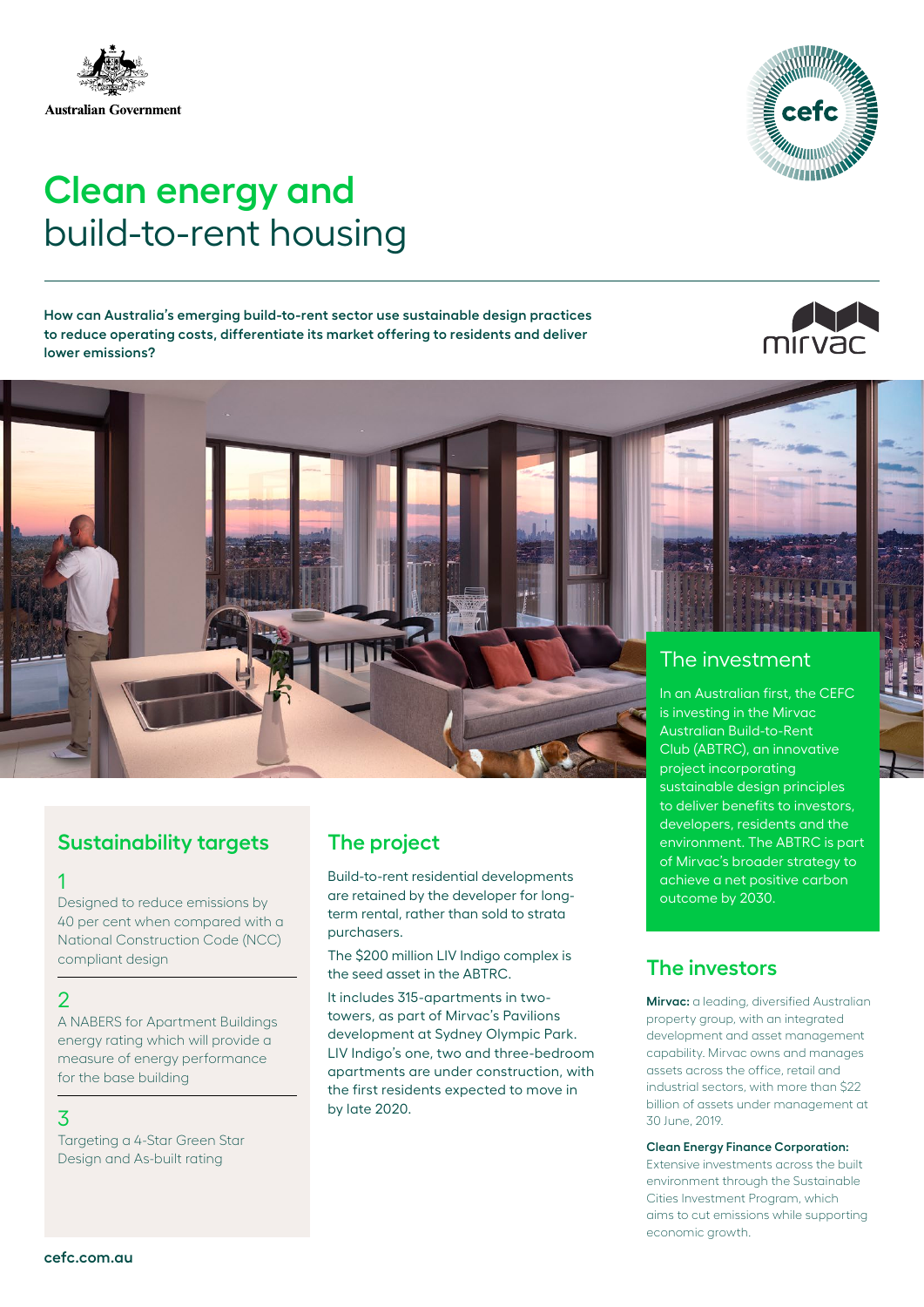#### **Capturing the benefits of sustainable design**

The build-to-rent model, where the developer is also the long-term owner and manager of a residential property asset, has a unique opportunity to use energy efficiency and renewable energy technologies to deliver benefits for developers, tenants and investors.

The cost of incorporating sustainability measures has the potential to be recouped as energy savings resulting from the improved ongoing lifecycle performance of properties.

The use of sustainable design practices in the LIV Indigo development will deliver a range of benefits for residents, asset owners and investors.

#### **Benefits for residents Benefits for asset**

#### 1

Efficient lighting design, including LED lighting in apartments.

#### 2

A tenant engagement strategy will help encourage residents to reduce their energy consumption and promote the sustainable design initiatives of the buildings.

#### 3

The apartments have been designed to improve thermal comfort and energy performance. Passive design along with increased insulation and high-performance double glazing for all the apartments has resulted in a 6.4 star average NatHERS rating.

#### 4

Energy monitoring meters feed into a building and apartment energy usage portal, enabling tenants to manage their energy, which can deliver savings of 5-15 per cent per year.

#### 5

A low carbon transport plan will see the installation of two high voltage electric vehicle charging facilities, capacity for an additional eight charging stations based on future demand, the allocation of spaces for car share vehicles and the inclusion of 428 bicycle spaces.

### **owners**

#### 1

Energy efficient LED lighting, motion sensors and time clocks in common areas to better manage energy consumption.

#### 2

Regenerative lifts, with an auto-off function, to reduce energy demand during periods of low usage.

#### 3

A 30kW rooftop solar system designed to generate 10 per cent of the modelled common area energy consumption. The system has an estimated payback of under six years.

#### 4

Efficient basement carpark ventilation strategy, including carbon monoxide monitors, variable speed drives to control fans and efficient fan layout.

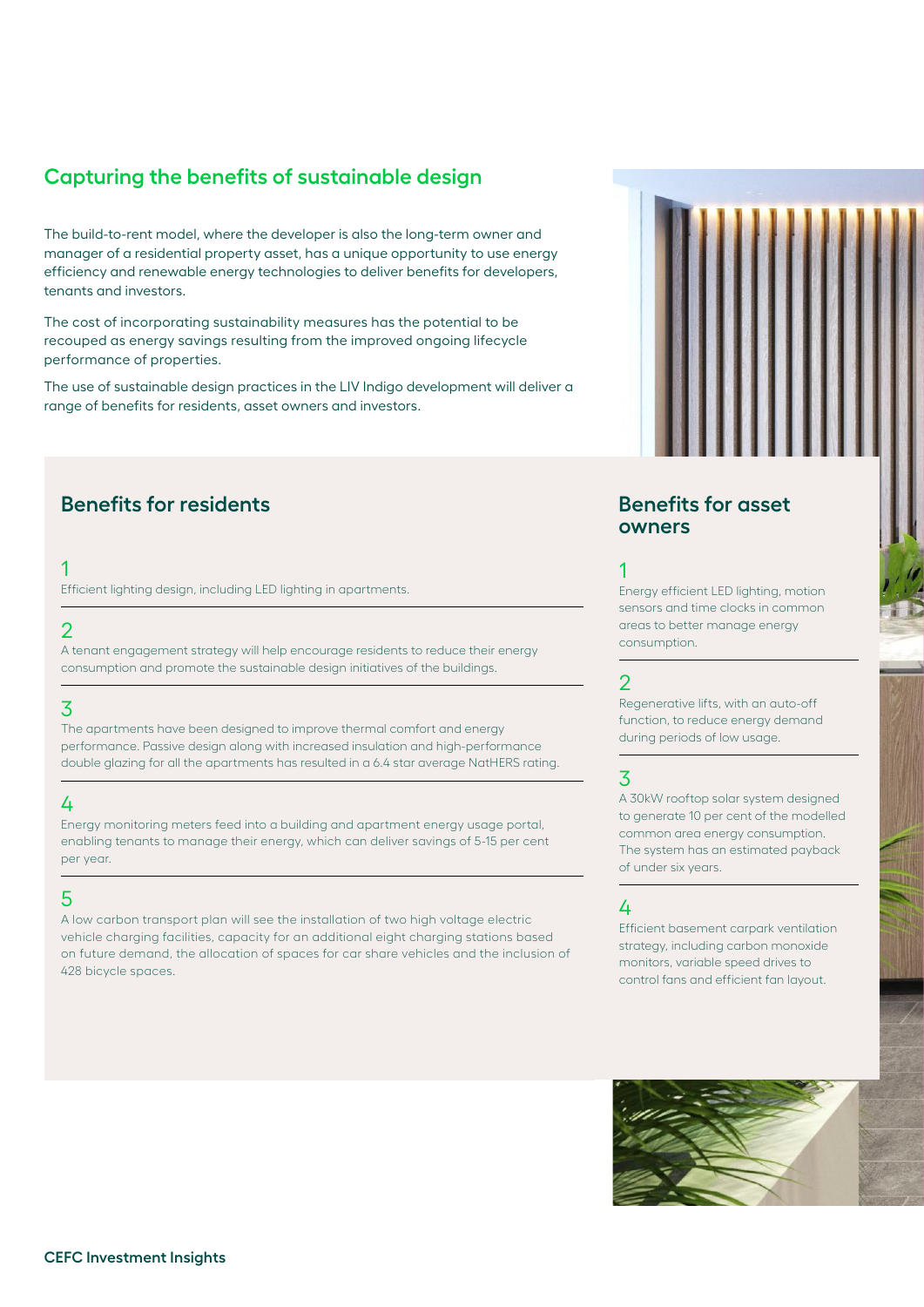

#### Property



The installed rooftop solar has an estimated payback period of under six years, which is also better than initially forecast.